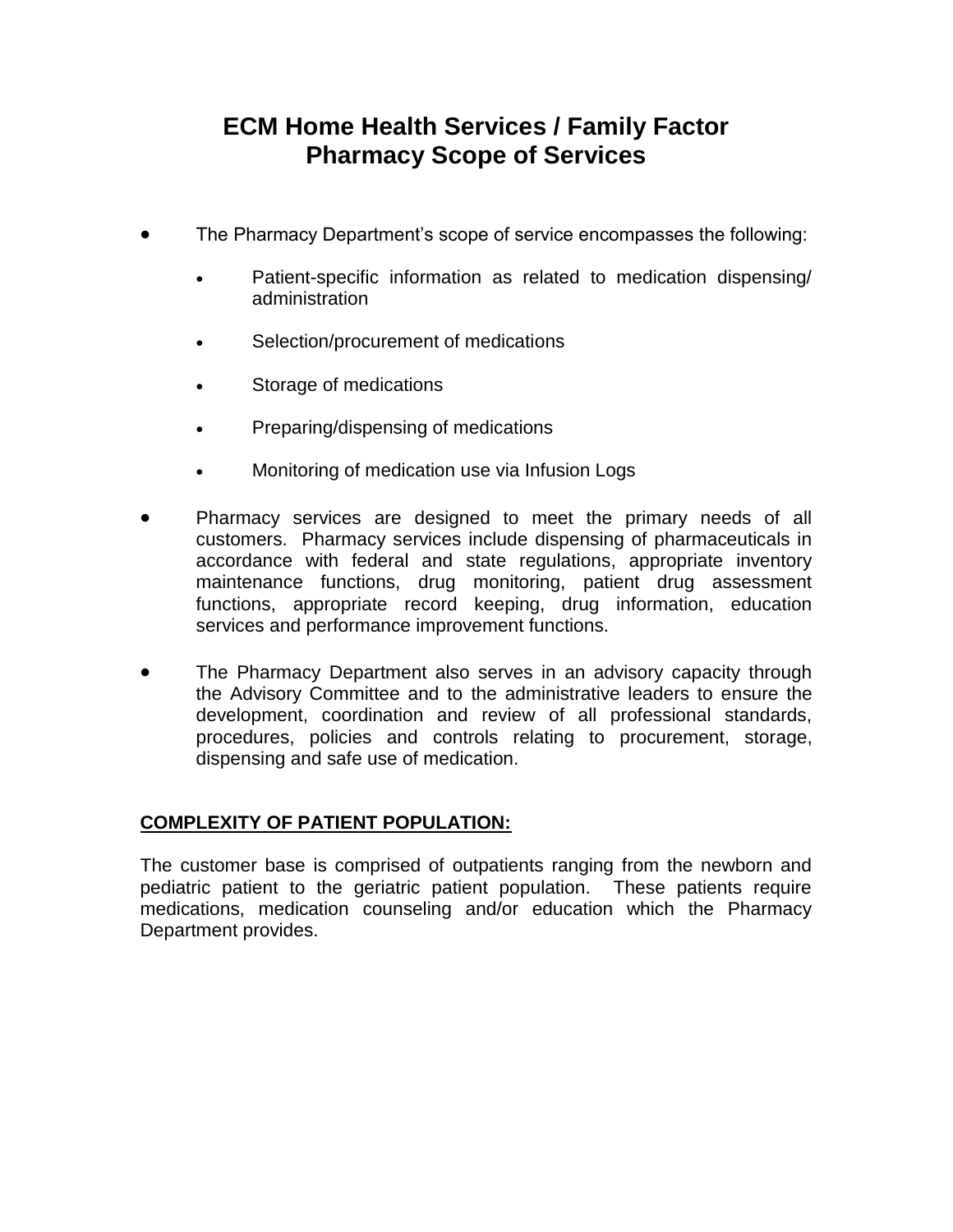## **SKILL LEVELS AND QUALIFICATIONS OF STAFF:**

- Pharmacy personnel possess the skill level in order to provide safe, competent and accurate care as identified above.
- The department is managed by the Pharmacy Director, a Pharm D. registered and licensed with the State Board of Pharmacy in Alabama and any other state in which patients are served. The department director has training and experience that emphasizes the acute and long-term healthcare environment.
- Pharmacy Technician personnel must meet the licensing/certification requirements of the State Board of Pharmacy.
- Ancillary and support personnel must possess basic educational requirements and be trained to assist the professional personnel as necessary.
- Pharmacy Technicians and Pharmacists are required to demonstrate active participation in continuing education courses as required by the State Board of Pharmacy by providing documentation of attendance.

## **STAFFING:**

- The Pharmacy Director is on duty five (5) days per week.
- There is one (1) registered, licensed Pharmacist on duty daily between the hours of 9:00 AM to 4:00 PM.
- There are employees within the company who are registered, licensed Pharmacy Technicians and are available for providing assistance to the Pharmacist as needed during the hours of 9:00 AM and 4:00 PM.
- The ratio of Pharmacy Technicians to Pharmacists will not exceed 2:1.
- The Pharmacy Director or his/her assistant (a registered, licensed Pharmacist with the State Board of Pharmacy) remains available via pager/cell phone on an "on-call" basis, 24 hours per day, for emergency considerations.